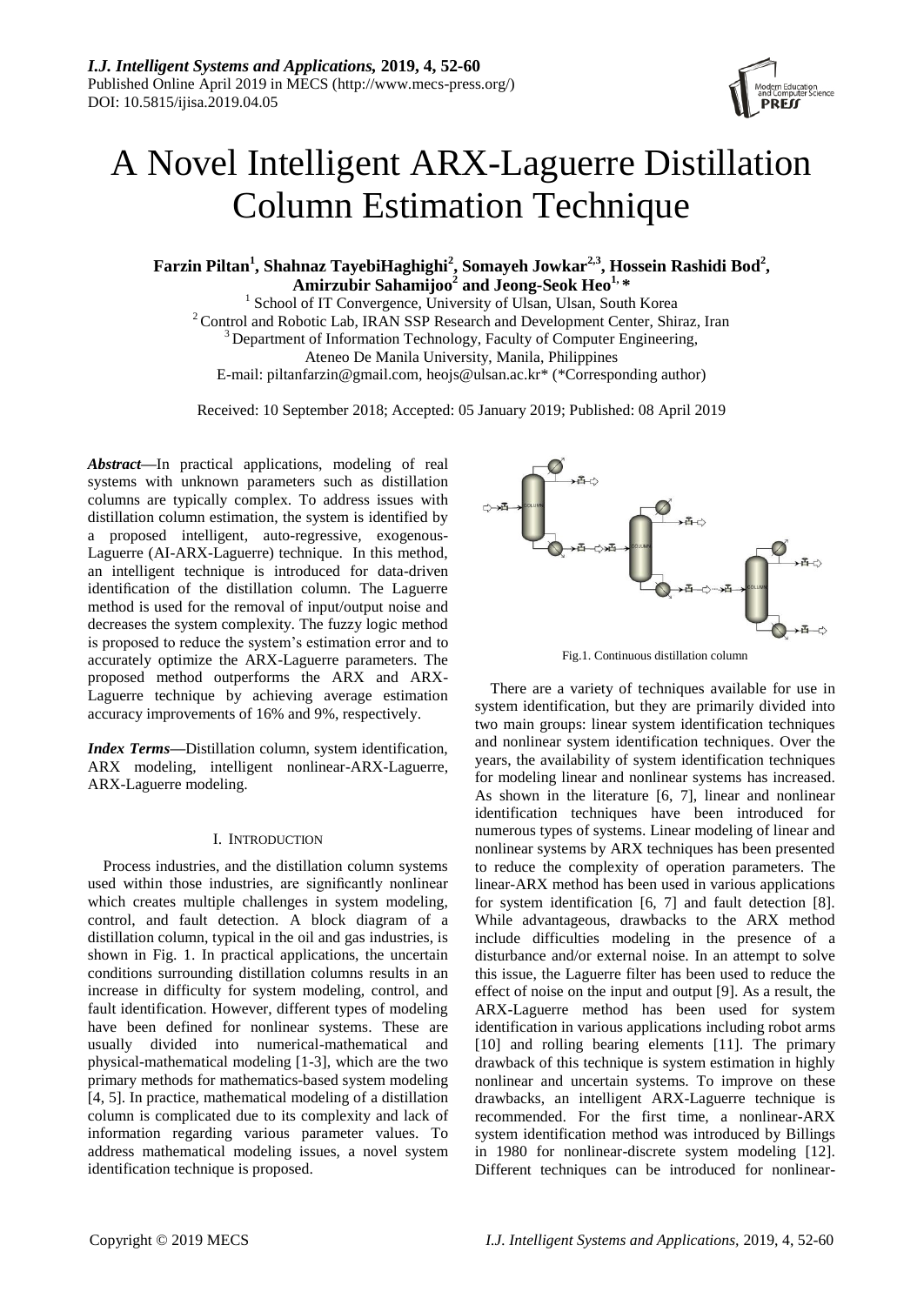ARX system modeling, such as block-structured system modeling [13], neural network-based system modeling [14], and Volterra series system modeling [15]. Nonlinear-ARX system modeling has been used for the modeling of several real systems, including an aluminum plate [16], wind turbine [17], and bearing systems [18, 19]. In real-world applications, the impact of noise plays a significant role in accurate system estimation. Several researchers have introduced methods for the removal of signal noising. The ARX-Laguerre technique is a dominant method for system identification in the presence of noise and unknown conditions, and is used to reduce the model estimation complexity despite unknown conditions [20].

An intelligent ARX-Laguerre system estimation is proposed in this paper to model a distillation column, based on adaptive techniques. In the proposed method, the ARX-Laguerre parameters are modified by an adaptive artificial intelligence technique. The accuracy of the system identification is verified by ARX and ARX-Laguerre techniques, with application to a distillation column. This paper has been divided into the following sections: Section two contains the related works, while the paper challenge and the proposed method objectives will be presented in Section 3. Section 4 provides the intelligent ARX-Laguerre estimation and analysis of the distillation column, results, and discussion. Section 5 concludes this paper.

### II. RELATED WORKS

Modeling and estimation of industrial systems are significant topics of research in recent years. The distillation column is a nonlinear system, and its complexity increases when used in industry [21]. The subspace identification algorithm for distillation columns was introduced in [22]. This technique is linear, and can be useful for distillation columns with limited uncertainties. A comparative study between two types of linear system estimations, with application to the industrial electric motor, has been introduced in [6]. These two methods demonstrated acceptable performance for this system, but in the presence of noise, these two methods must be reevaluated. Li et al. [23] introduced a nonparametric method for modeling and estimation of nonlinear systems. The neural network method was recommended for analysis in that publication due to the robustness of the artificial neural network (ANN). There are various advantages to the conventional neural network technique, but the heavy computation load is a significant drawback to this technique. To improve on classical ANN, the gradient descent algorithm has been recommended to increase the system performance [24]. Further techniques, such as genetic algorithm (GA) and partial swarm optimization (PSO) have been introduced recently to improve the performance of ANN and reduce its computation load. The intelligent ARX technique has been introduced in [25], where the performance was improved by ANN and PSO. The main challenge in the use of this method is a lack of robustness. The ARX-

Laguerre method for fault identification and system estimation is introduced in [10, 11]. Here, the ARX-Laguerre method has been used for robot manipulator estimation [10] and bearing estimation [11]. However, these methods decrease the system performance in highly nonlinear systems.

### III. PROBLEM STATEMENT

The distillation column is a nonlinear system with unknown parameters. Therefore, accurate mathematical modeling in this system in the presence of uncertainty and unknown inputs is complicated. Based on [20, 26], the system's process information is listed in Table 1. Dynamic formulation of the distillation column in the presence of uncertainty is considered using the following formulations [1]:

$$
\begin{cases}\nY_1 = [Y_2 W_{12}^V + U_1] W_{11}^V \\
Y_2 = [Y_1 W_{21}^V + U_2] W_{22}^V \\
W_m^V = \begin{pmatrix} W_{11}^V & 0 \\
0 & W_{22}^V \end{pmatrix} \\
W_i^V = \begin{pmatrix} 0 & W_{12}^V \\
W_{21}^V & 0 \end{pmatrix}\n\end{cases} (1)
$$

where  $Y_i, U_i, W_i$  are output, input, and state, respectively. In a distillation column, the system inputs are heat  $(E)$ , the rate of reflux ratio  $(\varepsilon)$  and the state, defined by  $(M)$ . Therefore, the system dynamics can be arranged as follows:

$$
\begin{bmatrix} Y_1 \\ Y_2 \end{bmatrix} = \begin{bmatrix} M_{11} & M_{12} \\ M_{21} & M_{22} \end{bmatrix} \begin{bmatrix} De \\ DE \end{bmatrix}
$$
 (2)

Referring to [20], the transfer function for the proposed distillation column is presented below,

$$
\begin{bmatrix} Y_1 \\ Y_2 \end{bmatrix} = \begin{bmatrix} \frac{-1248}{1+6.9S} & \frac{140}{(1+1.26S)(1+1.58S)} \\ \frac{-1590}{1+2.9S} & \frac{344}{1+1.69S} \end{bmatrix} \begin{bmatrix} De \\ DE \end{bmatrix}
$$
(3)

where  $Y_1, Y_2$  are the differences in the two product temperatures, respectively. The frequency domain response of the distillation column is shown in Fig. 2. Based on Fig. 2, the primary harmonics in this system are *Rad Rad*

13.7(
$$
\frac{R\ddot{a}\dot{a}}{\text{sec}}
$$
) and 15.7( $\frac{R\ddot{a}\dot{a}}{\text{sec}}$ ). However, based on [20], the

system's transfer function can be extracted from the distillation column but this scenario is very complicated. To reduce the complexity, we propose a new method.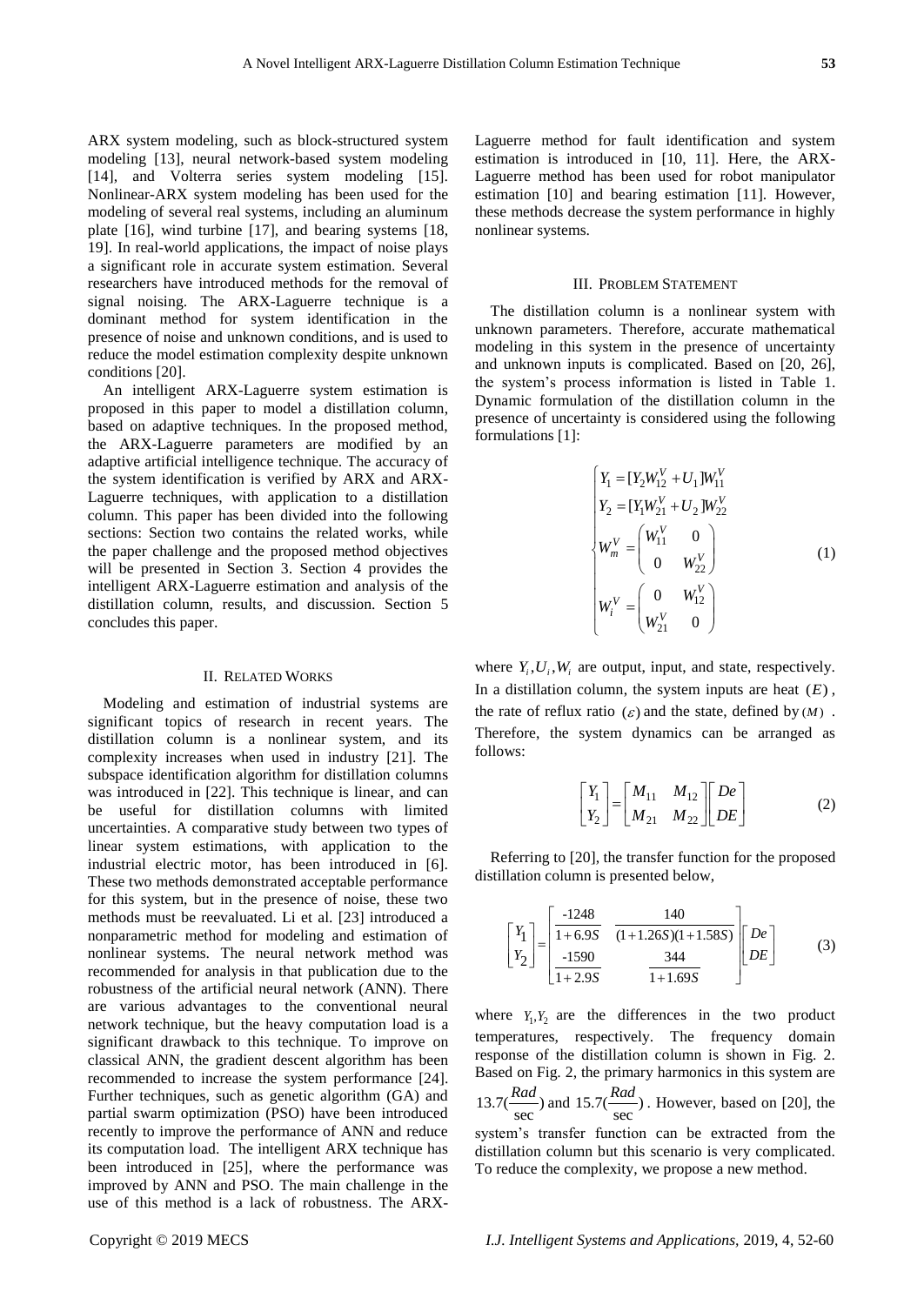Table 1. Distillation Column Specifications [26]

| Specification          | Value                      |
|------------------------|----------------------------|
| Feed specifications    |                            |
| Feed flow rate         | $10$ L/min                 |
| Feed composition       | 25 ethanol, 75 water, mol% |
| Reflux flow rate       | $0.6$ L/min                |
| Feed temperature       | $65^{\circ}$ C             |
| Feed pressure          | 1 atm                      |
| Reflux ratio           | $2.5$ molar                |
| Column specifications  |                            |
| Column height          | $5.5 \text{ m}$            |
| Distillate flow rate   | $2.5$ L/min                |
| Colum diameter         | $0.15 \; \text{m}$         |
| Type of tray           | Bubble cap tray            |
| No. of trays           | 15-plates                  |
| Tray spacing           | Approx. 35 cm              |
| Holdup                 | 50% for 10 min             |
| Top temperature        | 83.43 °C                   |
| Bottom temperature     | 92.75 °C                   |
| Reboiler duty          | 183.3 kW                   |
| Condenser duty         | $-167.8 °C$                |
| Column pressure        | 1 atm                      |
| Distillate composition | 85 ethanol, 16 water, mol% |
| Bottom composition     | 17 ethanol, 83 water, mol% |

This paper introduces the following problems, as well as brief solutions.

**Problem 1:** Extracting the dynamic, accurate mathematical formulation of the distillation column is complicated.

**Solution 1:** The ARX identification technique is recommended for system estimation based on the input/output signals.

**Problem 2:** In the presence of external disturbances, the accuracy of the ARX estimation technique can be reduced.

**Solution 2:** The ARX-Laguerre technique is recommended for removing noise from the signal input and output.

**Problem 3:** System complexity is reduced using the ARX-Laguerre technique when compared to the ARX technique, but the system complexity is still high.

**Solution 3:** To solve this challenge, this research introduces an intelligence-based ARX-Laguerre method .

# IV. PROPOSED METHODOLOGY

To effectively model the distillation column using a signal-based system identification technique, an adaptive intelligence-based ARX-Laguerre technique is recommended. In the first step, system modeling based on the ARX method is proposed.

**ARX System Estimation:** An extensive variety of distillation columns can be specified using ARX techniques [27]:

 $Q(\kappa) + \ell_1 Q(\kappa - 1) + \ell_2 Q(\kappa - 2) + ... + \ell_w Q(\kappa - n_q) =$  $Q(\kappa) + \ell_1 Q(\kappa - 1) + \ell_2 Q(\kappa - 2) + ... + \ell_w Q(\kappa - n_q)$ <br>  $\varepsilon_1 I(\kappa - 1) + \varepsilon_2 I(\kappa - 2) + ... + \varepsilon_i I(\kappa - n_i) + e(\kappa)$ (4)



Based on (4), the future output can be predicted by using previous observation parameters,

$$
Q(\kappa) = -\ell_1 Q(\kappa - 1) - \dots - \ell_q Q(\kappa - n_q) +
$$
  
\n
$$
\varepsilon_1 I(\kappa - 1) + \dots + \varepsilon_i I(\kappa - n_i) + e(\kappa)
$$
 (5)

where  $(Q(\kappa - n_a), I(\kappa - n_i)), Q(\kappa), I(\kappa), (\ell_*, \varepsilon_*), e(\kappa)$  are the systems lag, output, input, unknown parameters, and zero-mean noise, respectively. The state-space system is defined as follows:

$$
\begin{cases}\nQ(\kappa) = -\varpi(\kappa) \cdot \chi + e(\kappa) \\
\chi = [\ell_1 \dots \ell_q \epsilon_1 \dots \epsilon_i] \\
\varpi = [-Q(\kappa - 1) \dots -Q(\kappa - n_w) \quad I(\kappa - 1) \dots \quad I(\kappa - n_i)]\n\end{cases} (6)
$$

Here,  $\varpi$  is a regressor variable of ARX modeling and  $\chi$  is the unknown parameters matrix. According to (5) and (6) the ARX system estimation is defined as (7).

$$
Q(\kappa) = \overline{\theta}[Q(\kappa - 1), Q(\kappa - 2), ..., Q(\kappa - n_w)]
$$
  
,  $I(\kappa - 1), I(\kappa - 2), ..., I(\kappa - n_i)]$  (7)

The least-squares technique has been defined to estimate and predict the best value for  $\bar{\theta}$ .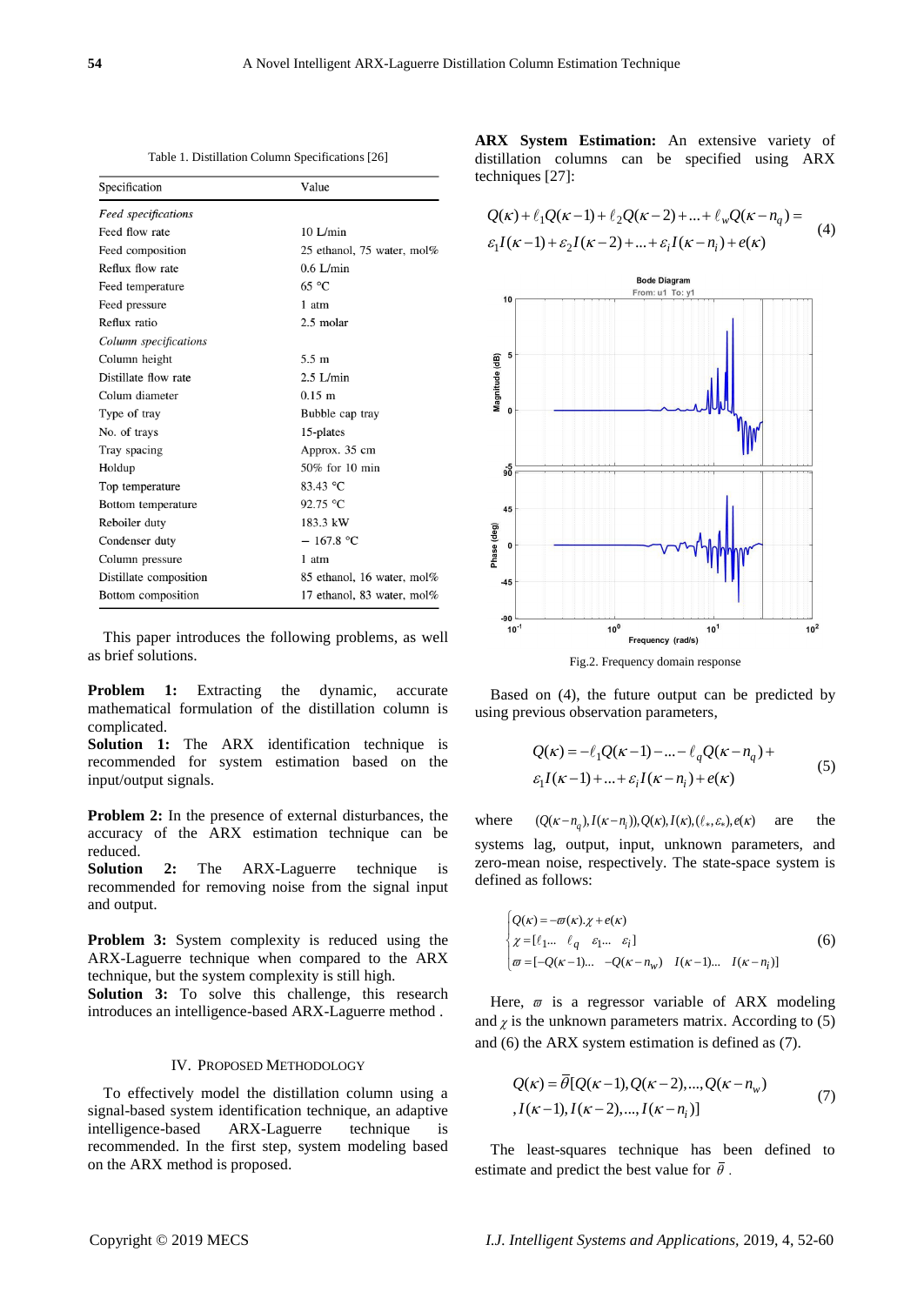$$
\overline{\theta}^* = \arg \min_{\overline{\theta}} \{ f(\overline{\theta}, \partial) \}
$$

$$
f(\overline{\theta}, \partial) = \frac{1}{k} \sum_{0}^{k} (Q(\kappa) - \varpi(\kappa)\chi)^2
$$
(8)

Fig. 3 illustrates the estimation performance for the distillation column based on the ARX techniques. According to the figure, the fit criterion for ARX is about 74.2% for this system.



Fig.3. Fifth order ARX estimation with application to a distillation column

After system estimation using the ARX technique, an alternate technique can be used for system modeling, such as an IDPOLY, Z-transform, state-space, or transfer function. In this paper, transfer function system modeling is used for both modeling and analysis. The discrete time ARX model is calculated as follows:

$$
A(z)Y(t) = B(z)U(t) + e(t)
$$
  
\n
$$
A(z) = 1 + Z^{-1} + 6Z^{-2} + Z^{-3} - 3Z^{-4} - 7Z^{-5}
$$
  
\n
$$
B(z) = -0.3 - 0.8Z^{-1} - 3Z^{-2} - 6Z^{-3} - 7Z^{-4}
$$
\n(9)

Based on Fig. 3 and (9), the transfer function of the ARX model is obtained by the following:

$$
H = \frac{-0.3S^4 - 0.8S^3 - 3S^2 - 6S - 7}{S^5 + S^4 + 6S^3 + S^2 - 3S - 7}
$$
(10)

Based on (10), this system is modeled by a  $5<sup>th</sup>$  order equation. The classical ARX technique has two significant drawbacks: the estimation accuracy (74.24%) and the high system estimation order (5th order), causing highly nonlinear behavior. To address these issues, the ARX-Laguerre method is introduced in the next step.

**ARX-Laguerre System Estimation:** The state-space function based on ARX system estimation is calculated as follows:

$$
\begin{cases}\nS(\kappa+1) = [AS(\kappa) + b_i I(\kappa)] + \Delta_d(\kappa)] \\
Q(\kappa) = (\alpha)^T S(\kappa)\n\end{cases}
$$
\n(11)

where  $S(k)$ ,  $(A,b_i, \alpha)$ ,  $Q(k)$ ,  $I(k)$ ,  $\Delta_d(k)$  are the state of the system, unknown parameters, output, input, and system uncertainty, respectively. Regarding (10), the future state and current output of the system depend on two factors: current states and current input. To improve accuracy, performance, and to reduce the system's estimation order, the ARX-Laguerre technique is proposed,

$$
Q(\kappa) = \sum_{0}^{N_{B}-1} K_{n,\alpha} (\sum_{j=1}^{\infty} \frac{\sqrt{1-\zeta_{\alpha}^{2}}}{Z-\zeta_{\alpha}} (\frac{1-\zeta_{\alpha},z}{Z-\zeta_{\alpha}})^{n} *Q(\kappa))
$$
  

$$
S_{n,q}(\kappa) + \sum_{0}^{N_{B}-1} K_{n,\beta} (\sum_{j=1}^{\infty} \frac{\sqrt{1-\zeta_{\beta}^{2}}}{Z-\zeta_{\beta}} (\frac{1-\zeta_{\beta},z}{Z-\zeta_{\beta}})^{n} * (12)
$$
  

$$
I(\kappa)).S_{n,l}(\kappa)
$$

where  $(K_{n,\alpha} \& K_{n,\beta})$  ,  $(N_{\alpha} \& N_{\beta})$  ,  $S_{n,q}(k)$  $S(k)$ ,  $((\frac{\sqrt{1-\xi_{\alpha}^2}}{z-\xi_{\alpha}}\cdot\frac{1-\xi_{\alpha}^2}{z-\xi_{\alpha}}), (\frac{\sqrt{1-\xi_{\beta}^2}}{z-\xi_{\beta}}\cdot\frac{1-\xi_{\beta}^2}{z-\xi_{\beta}}))$  $\frac{-\xi_{\alpha}^2}{-\xi_{\alpha}} \cdot \frac{1-\xi_{\alpha}^2 z^n}{z-\xi_{\alpha}}$ ,  $\frac{\sqrt{1-\xi_{\beta}^2}}{z-\xi_{\beta}} \cdot \frac{1-\xi_{\beta}^2 z^n}{z-\xi_{\beta}}$  are the Fourier

coefficients, system order, convolution product, filterbased input signal, state signal, and Lagrange base function, respectively. According to (12), the state-space equation for the ARX-Laguerre system estimation is proposed as follows.

$$
\begin{cases}\nS(\kappa+1) = [AS(\kappa) + b_i I(\kappa) + b_q Q(\kappa)] + \Delta_d(\kappa)] \\
Q(\kappa) = (\alpha)^T S(\kappa)\n\end{cases}
$$
\n(13)

Based on (12), the future state in the ARX-Laguerre system estimation technique is related to the current state, input, and output. This technique reduces the system's order estimation. Fig. 4 demonstrates the estimation accuracy for modeling based on the ARX-Laguerre method. Based on Fig. 4 and (13), the system estimation for the proposed system is calculated as follows:

$$
\begin{cases}\nS(\kappa+1) = [AS(\kappa) + b_i I(\kappa) + b_q Q(\kappa)] + \Delta_d(\kappa) \\
Q(\kappa) = (\alpha)^T S(\kappa) \\
A = \begin{bmatrix} 0 & 1 \\ -1.87 & -1 \end{bmatrix}, b_i = \begin{bmatrix} 1 \\ 1 \end{bmatrix}, b_q = [0.015 \quad 0.26] \quad (14) \\
\alpha = [0.025 \quad 0.26]\n\end{cases}
$$

Based on (14), the transfer function for ARX-Laguerre distillation column estimation is calculated as follows:

$$
H = \frac{0.2S + 0.4}{S^2 + 0.5S + 0.4}
$$
 (15)

Regarding Figure 4, the fit criterion for the ARX-Laguerre system is shown to be approximately 80%. To further improve the performance of ARX and ARX-Laguerre system estimations, the AI-ARX-Laguerre method is proposed.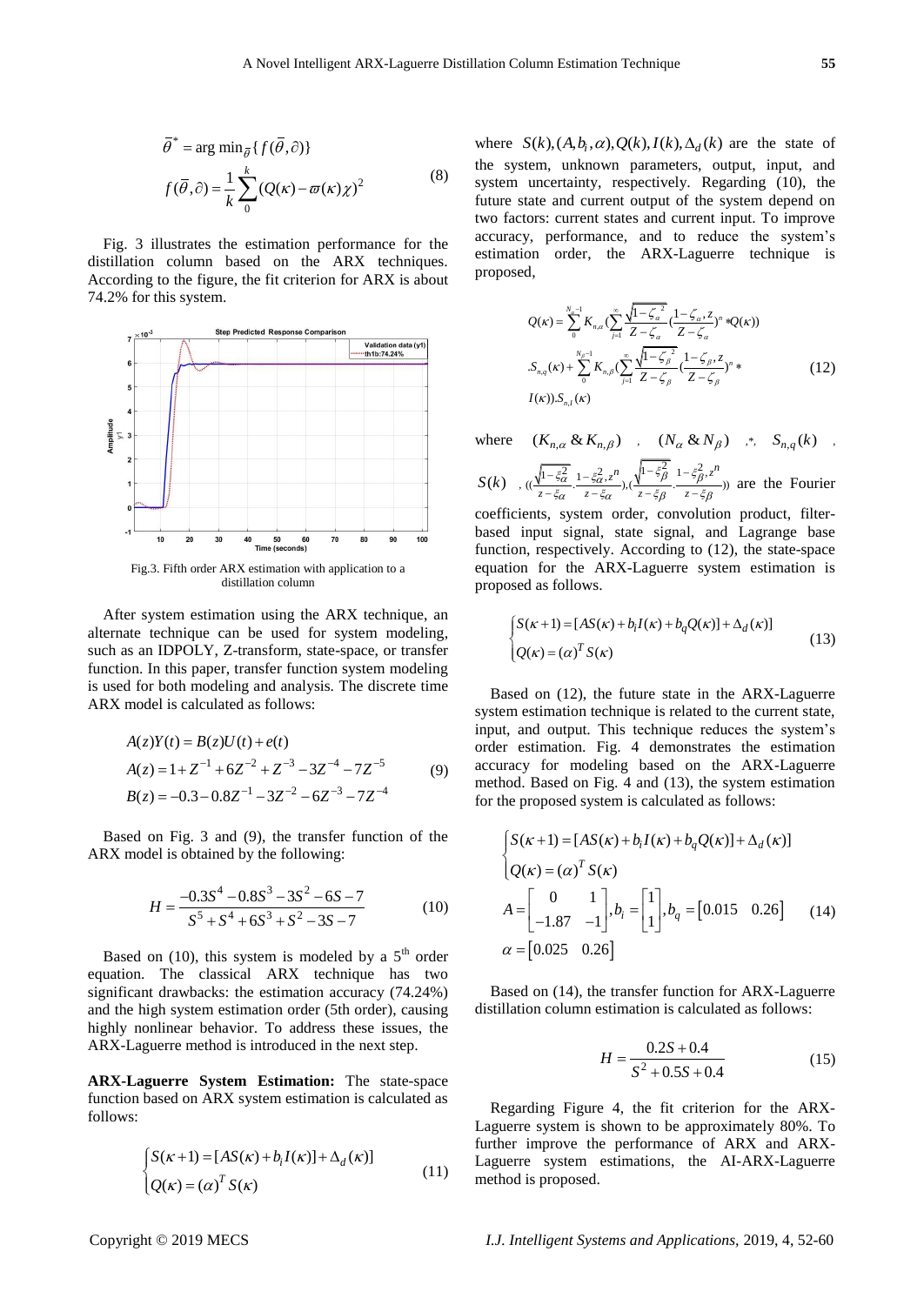

Fig.4. Second order ARX-Laguerre estimation with application to a distillation column

**AI ARX-Laguerre System Estimation:** The ARX-Laguerre technique reduced the ARX system order from  $5<sup>th</sup>$  to  $2<sup>nd</sup>$  order, and increased the fit criterion from 74.24% to 80%. To increase the system's modeling performance, the AI ARX-Laguerre technique is introduced here. The intelligent function is defined in the following equation,

$$
Q(\kappa) = f_{AI}[Q(\kappa-1), Q(\kappa-2), ..., Q(\kappa-n_q)
$$
  
,  $I(\kappa-1), I(\kappa-2), ..., I(\kappa-n_i)]$  (16)

where  $f_{AI}$  is a nonlinear function for system estimation, defined by the intelligent technique. The nonlinear intelligent function,  $f_{AI}$ , is calculated using the following equation:

$$
Q(\kappa) = \Omega_0 + \sum_{ii=1}^n \Omega_{ii} S_{ii}(\kappa) +
$$
  

$$
\sum_{ii_1=1}^n \sum_{ii=1}^n \Omega_{ii} \Omega_{ii} S_{ii}(\kappa) S_{ii}(\kappa) + ...
$$
 (17)

where  $\Omega_i$  is the coefficient for system modeling,  $n = n_q + n_i$  and  $S_i(\kappa)$  is:

$$
S_i(\kappa) = \begin{cases} Q(\kappa - ii) & 1 \le ii \le n_q \\ I(\kappa - (ii - n_q) & n_q + 1 \le 1 \le n_q + n_i \end{cases}
$$
(18)

Therefore, based on the (17) and (18) we have

$$
Q(\kappa) = \sum_{\hbar=1}^{\frac{(nn+rr)!}{(rr!)(nn!)}} \chi_{\hbar} \Phi_{\hbar}(\kappa), \tag{19}
$$

where  $\chi_{\hbar}$  is the coefficient of system modeling, and  $\Phi_h(k)$  is a regression term. The orthogonalization model is calculated as the follows:

$$
Q(\kappa) = [\Phi_1, \Phi_2, ..., \Phi_{\hbar}] \times [\Omega_1, \Omega_2, ..., \Omega_{\hbar}]
$$
 (20)

Therefore, based on (19) and (20), the Schmidt's orthogonal formulation is expressed as

$$
Q(k) = \Phi \times \Omega = \mathcal{G} \times \eta
$$
  

$$
\frac{(m+r r)!}{(r r!)(mn!)}^{-1} \left\langle \Phi_h, \mathcal{G}_r \right\rangle
$$
  

$$
\mathcal{G} = \Phi_h - \sum_{\hbar=1}^{(r r!)(mn!)} \frac{\left\langle \Phi_h, \mathcal{G}_r \right\rangle}{\left\langle \mathcal{G}_r, \mathcal{G}_{rr} \right\rangle} \mathcal{G}_{rr},
$$
  

$$
\eta = \frac{\left\langle Q, \mathcal{G}_h \right\rangle}{\left\langle \mathcal{G}_h, \mathcal{G}_h \right\rangle}
$$
 (21)

where  $\theta$ , (nn, rr),  $\eta$  are the orthogonal matrix, function order, and coefficient term, respectively. The error value is given as

$$
Err = \frac{(\eta)^2 \langle \vartheta_r, \vartheta_r \rangle}{\langle Q, Q \rangle} \times 100\%
$$
 (22)

Therefore, based on (21), the model structure is satisfied if we introduce the following condition:

$$
1 - \sum_{\hbar=1}^{\frac{(nn+rr)!}{(rr!(nn!)^{-1}}} {\{Err\}} \leq \varepsilon
$$
 (23)

where  $\varepsilon$  is a threshold value. Referring to (19) and (23), the orthogonal nonlinear ARX-Laguerre model is written as follows:

$$
Q_n(\kappa) = \sum_{\substack{(r'r')(n'n')\\h'h'=1}}^{\frac{(n'n'+r'r')!}{(r'r')(n'n')}} \tilde{\lambda}_\hbar \tilde{\Phi}_\hbar(\kappa) \rightarrow
$$
  

$$
Q_n(\kappa) = \sum_{\substack{(r/r')(n'n')\\h'h'=1}}^{\frac{(n'n'+r'r')!}{(r'r')(n'n')}} \vartheta_\hbar \tilde{\psi}_\hbar(\kappa)
$$
 (24)

where,

$$
\tilde{\psi}_{\hbar} = \tilde{\Phi}_{\hbar} - \sum_{\hbar = rr+1}^{\frac{(n'n' + r'r')!}{(r'r')(n'n')!}} \left\langle \mathcal{G}_{\hbar}, \tilde{\lambda}_{\hbar} \right\rangle_{\eta} \tilde{\eta}_{rr},
$$
\n(25)

To validate the model, different techniques have been used, such as the one step ahead method and model predicted output technique. Based on the one step ahead technique, the AI ARX-Laguerre technique is defined as follows:

$$
Q(\kappa) = a_1 Q(\kappa - 1) + a_2 Q(\kappa - 2)
$$
  
+ 
$$
cI(\kappa - 1)I(\kappa - 1)
$$
 (26)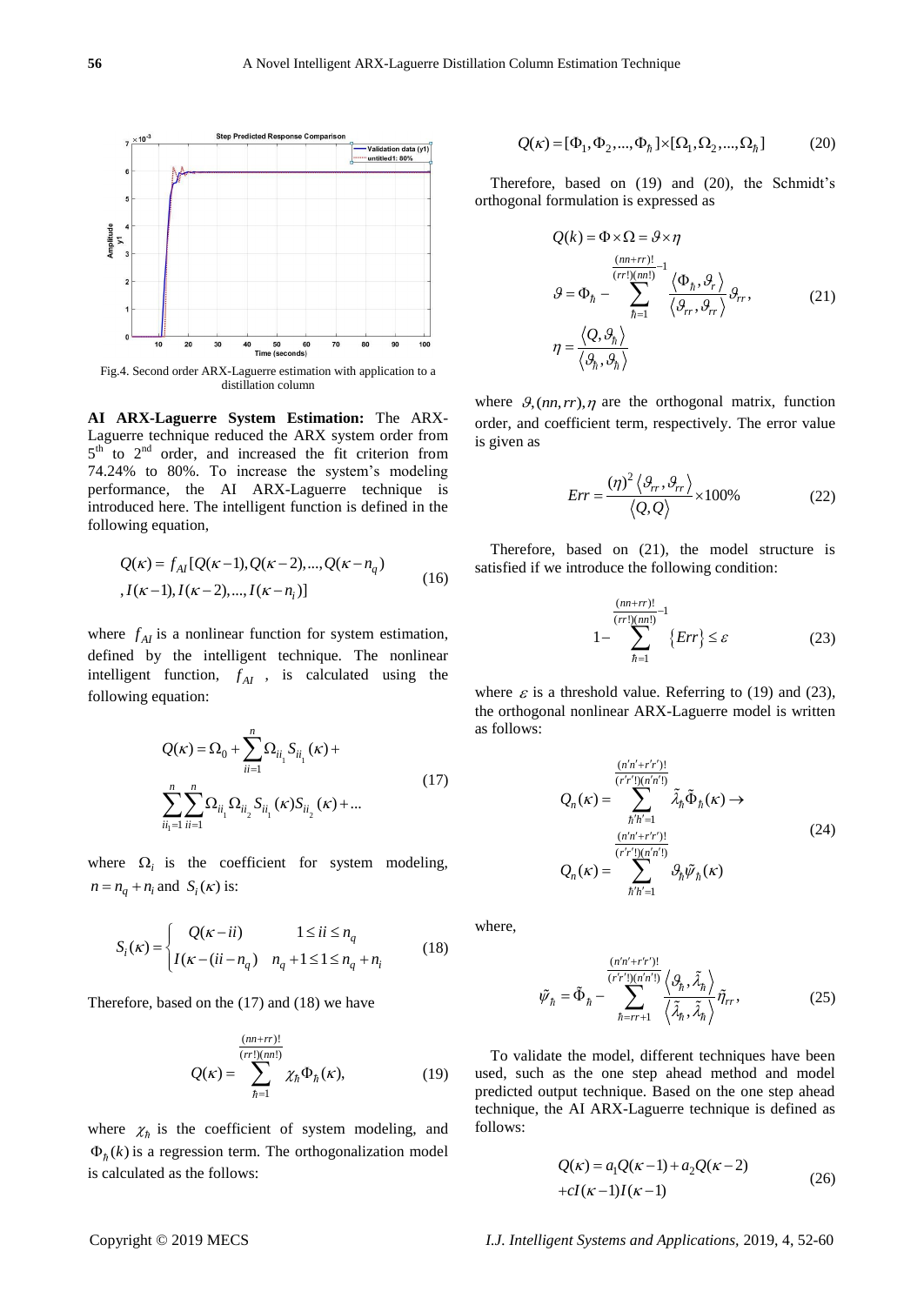where  $a_1, a_2$ , and c are output/input system order coefficients. Thus, the model prediction is given as:

$$
\hat{Q}(3) = a_1 Q(2) + a_2 Q(1) + cI(2)Q(2)
$$
\n(27)

The system prediction frequency response is illustrated in Fig. 5.



Fig.5. System prediction frequency domain response for the AI ARX-Laguerre technique

Based on Fig. 5, the primary harmonics in this system are  $13.7(\frac{\text{Area}}{\text{sec}})$  $\frac{Rad}{\sec}$ ) and 15.7( $\frac{Rad}{\sec}$ ) *Rad*<sub>)</sub>. Based on a comparison between Fig. 2 and Fig. 5, it is clear that one step can accurately predict the frequency response of the AI-ARX-Laguerre model ahead technique. The block diagram of system estimation based on the AI ARX Laguerre technique is illustrated in Fig.6.



Fig.6. Block diagram of proposed AI ARX-Laguerre distillation column estimation

Fig. 7 illustrates the real step response and identified system response based on the AI ARX-Laguerre system identification technique. Regarding this figure, the system identification accuracy is approximately 89.2%. Based on this method, the discrete AI ARX-Laguerre model for the distillation column is identified as:

$$
\Gamma(z)\hat{Q}(\kappa) = \Pi(z)I(\kappa - 1) + e(\kappa - 1)
$$
  
\n
$$
\Gamma(z) = 1 + 0.1717Z^{-1} + 0.6374Z^{-2}
$$
  
\n
$$
\Pi(z) = 1.449Z^{-1} + 0.3594Z^{-2}
$$
\n(28)

The root mean square error (RSME) is given as:

RMSE = 
$$
\sqrt{\frac{\sum_{rr=1}^{NN} (\hat{Q}_{rr} - Q_{rr})^2}{NN}}
$$
 (29)

Based on (28) and (29), the root mean square error is  $6.588\times10^{-9}$ .



Fig.7. AI ARX-Laguerre distillation column identification technique

The distillation column estimated by the AI ARX-Laguerre technique is modelled based on (30).

$$
Q(\kappa) = \sum_{\hbar'=1}^{9} \tilde{\chi}_{\hbar} \tilde{\Phi}_{\hbar}(\kappa) \rightarrow
$$
  
\n
$$
Q(\kappa) = 0.7986 Q(\kappa - 1) + 0.232 Q(\kappa - 2)
$$
  
\n
$$
+0.0127 Q(\kappa - 3) - 0.0496 Q(\kappa - 6) -
$$
  
\n
$$
3.14 \times 10^{-4} I(\kappa - 1) + 7.517 \times 10^{-4} I(\kappa - 2) +
$$
  
\n
$$
4.92 \times 10^{-4} I(\kappa - 5) + 0.3947 Q(\kappa - 1)I(\kappa - 1) +
$$
  
\n
$$
0.2564 Q(\kappa - 2)I(\kappa - 5)
$$
 (30)

Based on (30), the ARX-Laguerre transfer function is calculated as follows:

$$
H = \frac{14.77S + 309.4}{S^2 + 11.24S + 309.4}
$$
 (31)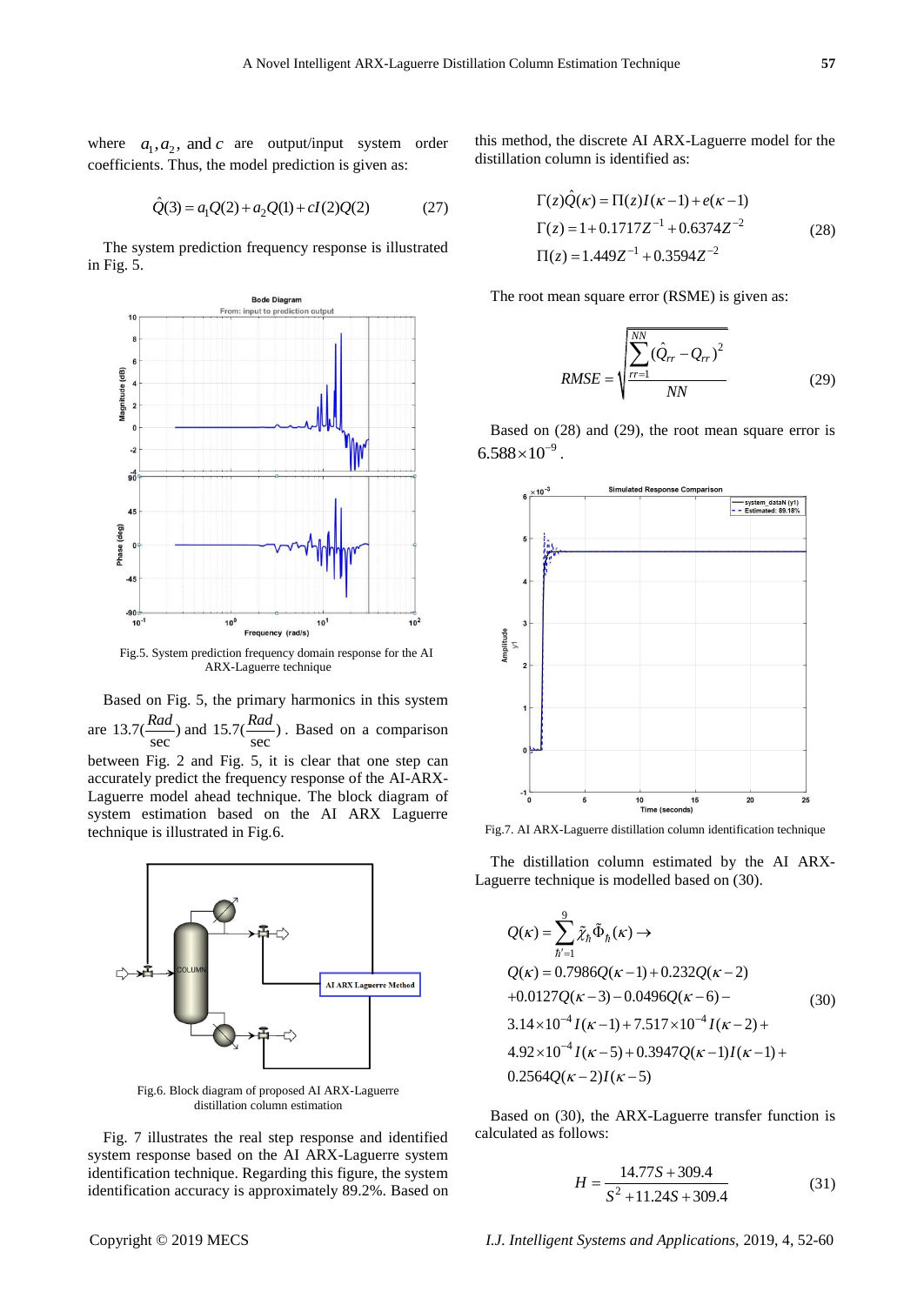The transfer function identification accuracy is represented in Fig.8. Regarding this figure, the accuracy rate is more than 91%. Fig. 9 depicts the impulse response for distillation column identification by the AI ARX-Laguerre approach.



Fig.8. Continuous time identified transfer function by the AI-ARX-Laguerre distillation column identification technique



Fig.9. Estimated impulse response by the AI-ARX-Laguerre distillation column identification technique

The discrete time state-space model estimation based on the AI-ARX-Laguerre technique can be identified as

$$
S(t+T_s) = h_{11}S(t) + h_{12}I(t) + h_{21}Q(t) + K_{11}e(t)
$$
  
 
$$
Q(t) = h_{22}S(t) + h_{23}I(t) + e(t)
$$
 (32)

where  $h_{11}$ ,  $(h_{12} + h_{21})$ ,  $K_{11}$ ,  $h_{22}$ ,  $h_{23}$  are calculated as follows, respectively.

$$
h_{11} =\n\begin{bmatrix}\n0.8 & 0.2 & 0.01 & 0.06 & -0.05 & -0.01 & 0.006 \\
-0.2 & 0.2 & 0.1 & -0.7 & -0.1 & -0.2 & -0.04 \\
0.04 & 0.2 & 0.9 & 0.3 & -0.4 & 0.05 & 0.03 & -0.02 \\
0.1 & -0.5 & 0 & 0.3 & -0.6 & -0.08 & -0.3 & 0.2 \\
0.03 & -0.2 & 0.2 & -0.1 & 0.2 & 0.4 & -0.8 & -0.5 \\
-0.3 & 0.2 & -0.4 & 0.3 & -0.4 & 0.5 & 0.15 & 0.02\n\end{bmatrix}
$$
\n
$$
(h_{12} + h_{21}) =\n\begin{bmatrix}\n-3.14 \times 10^9 \\
7.52 \times 10^9 \\
9.74 \times 10^9 \\
-9.35 \times 10^9\n\end{bmatrix}
$$
\n
$$
h_{22} =\n\begin{bmatrix}\n-1.8 \times 10^{-10} \\
5.6 \times 10^{-11} \\
-5.3 \times 10^{-12} \\
-1.7 \times 10^{-12} \\
-1.7 \times 10^{-12}\n\end{bmatrix}
$$
\n
$$
h_{23} = [0] \qquad (36)
$$
\n
$$
K_{11} =\n\begin{bmatrix}\n-9.53 \times 10^8 \\
9.57 \times 10^8 \\
-4.19 \times 10^8 \\
-1.6 \times 10^9\n\end{bmatrix}
$$
\n
$$
K_{11} =\n\begin{bmatrix}\n-9.53 \times 10^{8} \\
9.57 \times 10^{8} \\
1.3 \times 10^{9} \\
-1.6 \times 10^{9} \\
-1.6 \times 10^{9} \\
-3.83 \times 10^{9}\n\end{bmatrix}
$$
\n
$$
(37)
$$

# V. CONCLUSION

Mathematical models are pivotal in the analysis and design of distillation columns, but accurate modeling of the physical system is complex. Therefore, in this research, the artificial intelligence based-ARX-Laguerre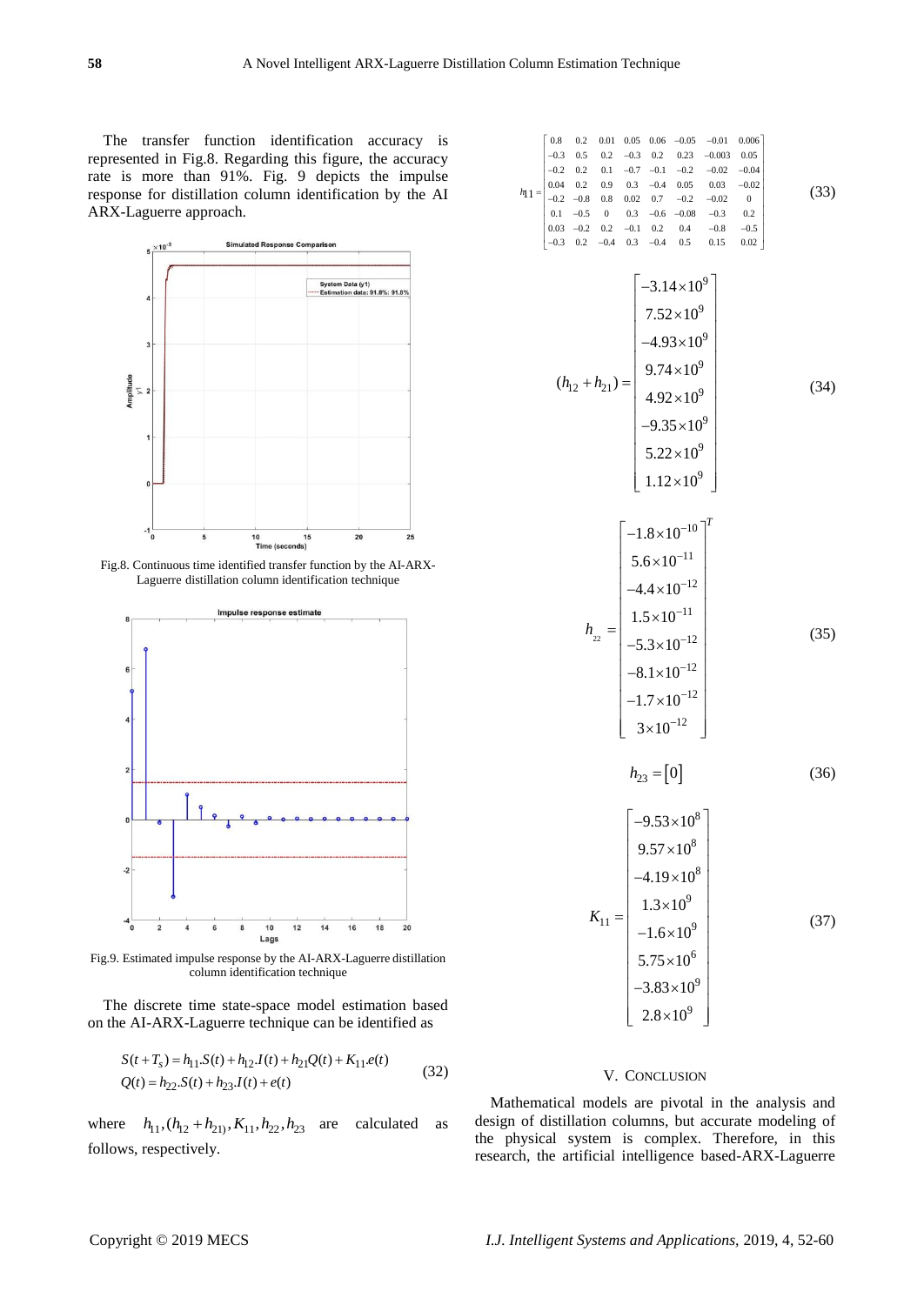method was introduced for distillation column modeling. The results indicate that the proposed method can improve the performance and accuracy of nonlinear distillation column modeling. Compared with ARX and ARX-Laguerre system estimations, the proposed method demonstrated improved reliability in time and frequency response. Furthermore, this technique provides a reliable model for system control, system analysis, and fault diagnosis of the distillation column.

### ACKNOWLEDGMENT

This work was supported by Research Fund of University of Ulsan.

### **REFERENCES**

- [1] Bîldea, Costin S., Cătălin Pătruţ, Sten Bay Jørgensen, Jens Abildskov, and Anton A. Kiss. "Cyclic distillation technology–a mini‐review." *Journal of Chemical Technology & Biotechnology* 91, no. 5 (2016): 1215-1223.
- [2] Yang, Ruey-Jen, Chan-Chiung Liu, Yao-Nan Wang, Hui-Hsiung Hou, and Lung-Ming Fu. "A comprehensive review of micro-distillation methods." *Chemical Engineering Journal* 313 (2017): 1509-1520.
- [3] Acharya, Pratima, Geetanjali Dumpa, and Tarun Kumar Dan. "Modelling and control of distillation column." In *Computation of Power, Energy Information and Commuincation (ICCPEIC), 2016 International Conference on*, pp. 123-128. IEEE, 2016.
- [4] Nowak, Robert D. "Nonlinear system identification." *Circuits, Systems and Signal Processing* 21, no. 1 (2002): 109-122.
- [5] Distefano, G. P. "Mathematical modeling and numerical integration of multicomponent batch distillation equations." *AIChE Journal* 14, no. 1 (1968): 190-199.
- [6] Najeh, Tawfik, et al. "New methods of Laguerre pole optimization for the ARX model expansion on Laguerre bases." *ISA transactions* 70 (2017): 93-103.
- [7] Vidal, René, Yi Ma, and S. Shankar Sastry. "Hybrid System Identification." In *Generalized Principal Component Analysis*, pp. 431-451. Springer, New York, NY, 2016.
- [8] Najeh, Tawfik, Chakib Ben Njima, Tarek Garna, and José Ragot. "Input fault detection and estimation using PI observer based on the ARX-Laguerre model." *The International Journal of Advanced Manufacturing Technology* 90, no. 5-8 (2017): 1317-1336.
- [9] Bouzrara, Kais, Tarek Garna, José Ragot, and Hassani Messaoud. "Decomposition of an ARX model on Laguerre orthonormal bases." *ISA transactions* 51, no. 6 (2012): 848-860.
- [10] Abdelwahed, Imen Ben, Abdelkader Mbarek, and Kais Bouzrara. "Adaptive MPC based on MIMO ARX-Laguerre model." *ISA transactions* 67 (2017): 330-347.
- [11] Mbarek, Abdelkader, et al. "Laguerre-based modelling and predictive control of multi-input multi-output systems applied to a communicating two-tank system (CTTS)." *Transactions of the Institute of Measurement and Control* 39.5 (2017): 611-624.
- [12] Leontaritis, I. J., and Stephen A. Billings. "Input-output parametric models for non-linear systems part I: deterministic non-linear systems." *International journal of control* 41, no. 2 (1985): 303-328.
- [13] Xia, Xin, Jianzhong Zhou, Jian Xiao, and Han Xiao. "A novel identification method of Volterra series in rotorbearing system for fault diagnosis." *Mechanical systems and signal processing* 66 (2016): 557-567.
- [14] Harnischmacher, Gerrit, and Wolfgang Marquardt. "Nonlinear model predictive control of multivariable processes using block-structured models." *Control Engineering Practice* 15, no. 10 (2007): 1238-1256.
- [15] Arnaiz-González, Álvar, Asier Fernández-Valdivielso, Andres Bustillo, and Luis Norberto López de Lacalle. "Using artificial neural networks for the prediction of dimensional error on inclined surfaces manufactured by ball-end milling." *The International Journal of Advanced Manufacturing Technology* 83, no. 5-8 (2016): 847-859.
- [16] Peng, Z. K., Z. Q. Lang, C. Wolters, S. A. Billings, and K. Worden. "Feasibility study of structural damage detection using NARMAX modelling and Nonlinear Output Frequency Response Function based analysis." *Mechanical Systems and Signal Processing* 25, no. 3 (2011): 1045-1061.
- [17] Liu, Xiong, Cheng Lu, Shi Liang, Ajit Godbole, and Yan Chen. "Vibration-induced aerodynamic loads on large horizontal axis wind turbine blades." *Applied Energy* 185 (2017): 1109-1119.
- [18] Tang, Hao, Y. H. Liao, J. Y. Cao, and Hang Xie. "Fault diagnosis approach based on Volterra models." *Mechanical Systems and Signal Processing* 24, no. 4 (2010): 1099-1113.
- [19] JIANG, Jing, Zhinong LI, and Gaosong TANG. "Fault Diagnosis Method Based on Volterra Kernel Identification for Rotor Crack." *Machine Tool & Hydraulics* 23 (2010): 040.
- [20] Benabdelwahed, Imen, et al. "Nonlinear system modelling based on NARX model expansion on Laguerre orthonormal bases." *IET Signal Processing* 12.2 (2017): 228-241.
- [21] Bachnas AA, Tth R, Ludlage JHA, Mesbah A A review on data-driven linear parameter-varying modeling approaches: a high-purity distillation column case study. J Process Control, 24 (2014): 272–285.
- [22] Meidanshahi, Vida, et al. "Subspace model identification and model predictive control based cost analysis of a semicontinuous distillation process." *Computers & Chemical Engineering* 103 (2017): 39-57.
- [23] Li X, Lu WF, Zhai L et al Remaining life prediction of cores based on data-driven and physical modeling methods. In: Nee AYC (ed) Handbook of manufacturing engineering and technology. Springer, London, (2015): 3239–3264.
- [24] Mavrovouniotis M, Yang S Training neural networks with ant colony optimization algorithms for pattern classification. Soft Comput 19 (2015):1511–1522.
- [25] Jaleel, E. Abdul, and K. Aparna. "Identification of realistic distillation column using hybrid particle swarm optimization and NARX based artificial neural network." *Evolving Systems* (2018): 1-18.
- [26] Taqvi, Syed A., et al. "Fault detection in distillation column using NARX neural network." *Neural Computing and Applications* (2018): 1-17.
- [27] Wei, Hua-Liang, and Stephen A. Billings. "Model structure selection using an integrated forward orthogonal search algorithm assisted by squared correlation and mutual information." *International Journal of Modelling, Identification and Control* 3, no. 4 (2008): 341-356.